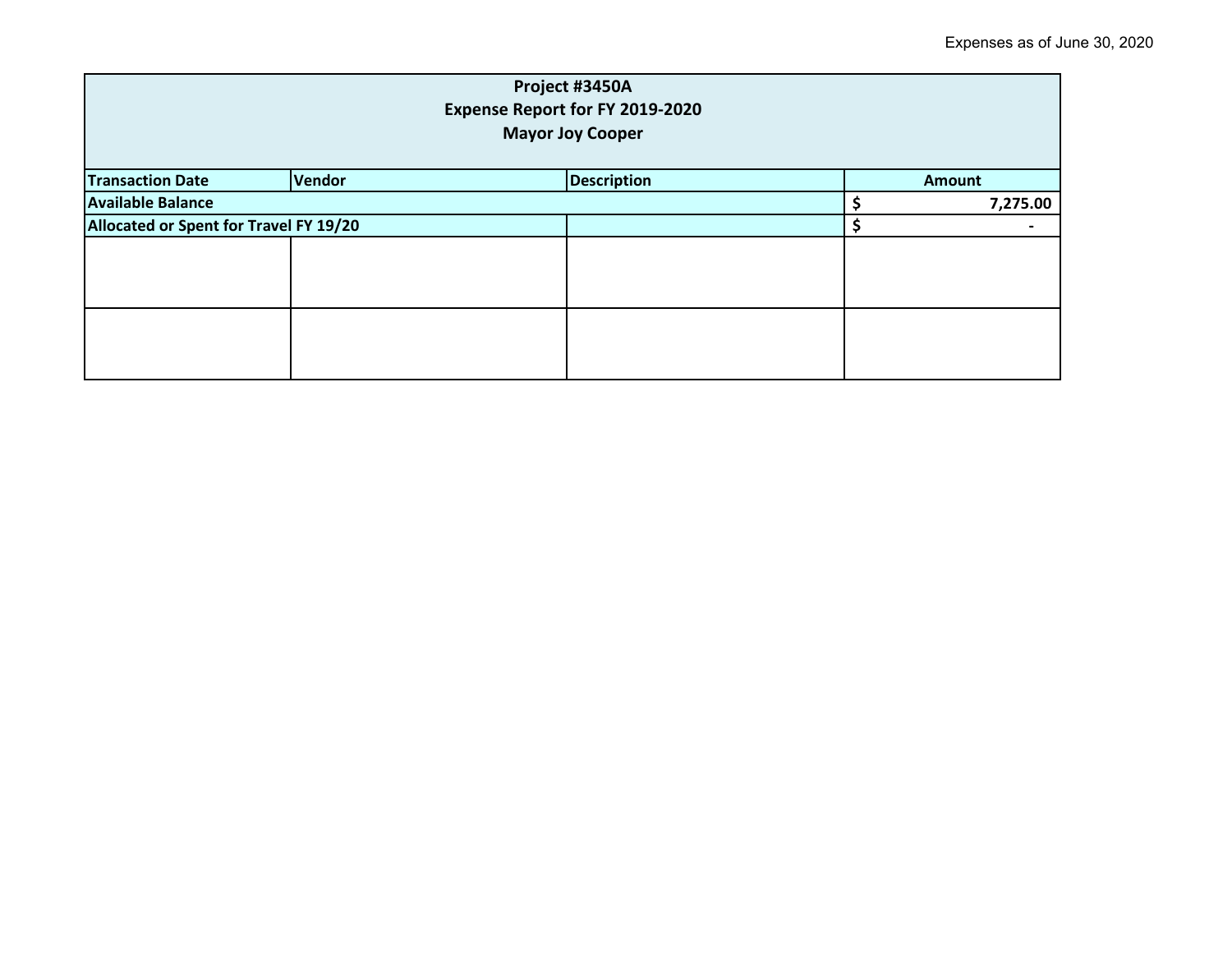| Project #3450L<br><b>Expense Report for FY 2019-2020</b><br>Vice Mayor Sabrina Javellana |                                                                                     |                                                                  |         |          |  |
|------------------------------------------------------------------------------------------|-------------------------------------------------------------------------------------|------------------------------------------------------------------|---------|----------|--|
|                                                                                          |                                                                                     |                                                                  |         |          |  |
| <b>Available Balance</b>                                                                 |                                                                                     |                                                                  | \$      | 6,226.98 |  |
| Allocated or Spent for Travel FY 19/20                                                   |                                                                                     |                                                                  | \$      | 2,773.02 |  |
|                                                                                          | January 2020 Institute for Elected<br>Municipal Officials,                          |                                                                  |         |          |  |
| 10/21/2019                                                                               | January 10 - 12, 2019                                                               | <b>Registration &amp; Flight</b>                                 | \$      | 481.60   |  |
| 11/25/2019                                                                               | Broward Days-Tallahassee, FL<br>January 20 - 22, 2019                               | <b>Registration &amp; Flight</b>                                 | \$      | 612.94   |  |
|                                                                                          | Silver Airways - Lobbying Days,<br>Flight to Tallahassee, FL February               |                                                                  |         |          |  |
| 11/27/2019                                                                               | 11-12th, 2019                                                                       | Flight to Tallahassee                                            | \$      | 298.00   |  |
| 12/30/2019                                                                               | FLC 2020 Legisltive Action Days-<br>2/11/2020-2/12/2020                             | <b>Expenses</b>                                                  | \$      | 50.00    |  |
| 2/3/2020                                                                                 | January 2020 Institute for Elected<br>Municipal Officials,<br>January 10 - 12, 2019 | Expenses - Registration, Flight, Hotel &<br>Local transportation | \$      | 1,104.00 |  |
| 2/4/2020                                                                                 | Florida League of Cities -<br>4/24/2020 - 4/25/2020                                 | Registration - IEMO Conference Advanced<br>2020                  | \$      | 265.00   |  |
| 2/27/2020                                                                                | Florida League of Cities -<br>2/11/2020 - 2/12/2020                                 | Registration - FLC 2020 Legislative Action<br>Days               | \$      | 382.86   |  |
|                                                                                          | Florida League of Cities<br>Conference-4/24/2020 -                                  |                                                                  |         |          |  |
| 3/26/2020                                                                                | 4/25/2020                                                                           | Credit - Advance Hotel Deposit                                   | \$      | (156.38) |  |
| 3/30/2020                                                                                | Florida League of Cities -<br>4/24/2020 - 4/25/2020                                 | Credit Registration - IEMO Advanced 2020                         | $\zeta$ | (265.00) |  |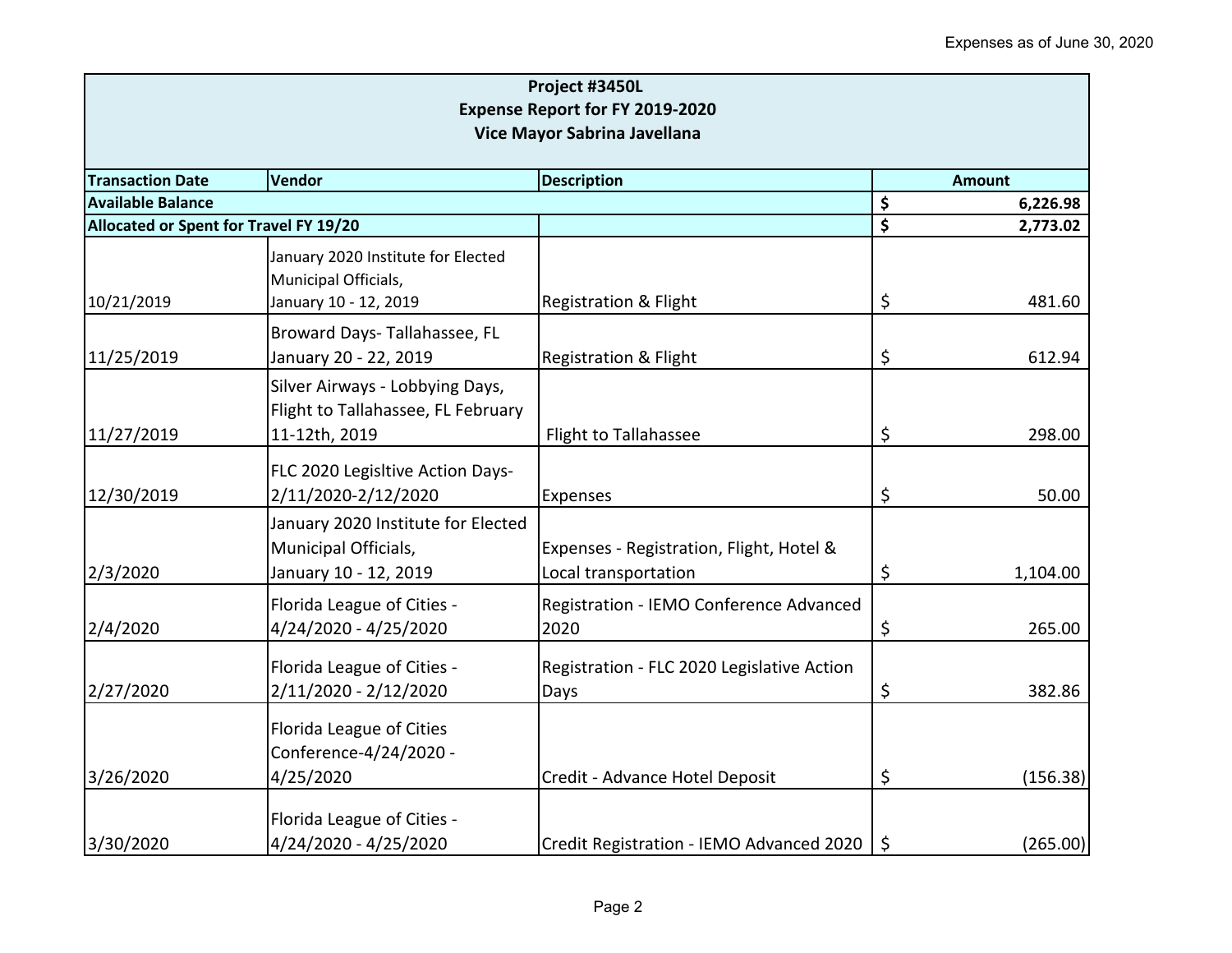| Project #3450E<br><b>Expense Report for FY 2019-2020</b><br><b>Commissioner Michele Lazarow</b> |                                                                              |                    |    |               |
|-------------------------------------------------------------------------------------------------|------------------------------------------------------------------------------|--------------------|----|---------------|
| <b>Transaction Date</b>                                                                         | Vendor                                                                       | <b>Description</b> |    | <b>Amount</b> |
| Available Balance                                                                               |                                                                              |                    |    | 7,393.37      |
| Allocated or Spent for Travel FY 19/20                                                          |                                                                              |                    |    | 1,606.63      |
|                                                                                                 |                                                                              |                    |    |               |
| 5/28/2020                                                                                       | Trip to Tallahassee, Fl - For<br>Lobbying Activities -<br>February 2-3, 2020 | <b>Expenses</b>    | \$ | 757.47        |
|                                                                                                 | Trip to Tallahassee, Fl - For<br>Lobbying Activities -                       |                    |    |               |
| 5/28/2020                                                                                       | February 16-18, 2020                                                         | <b>Expenses</b>    |    | \$849.16      |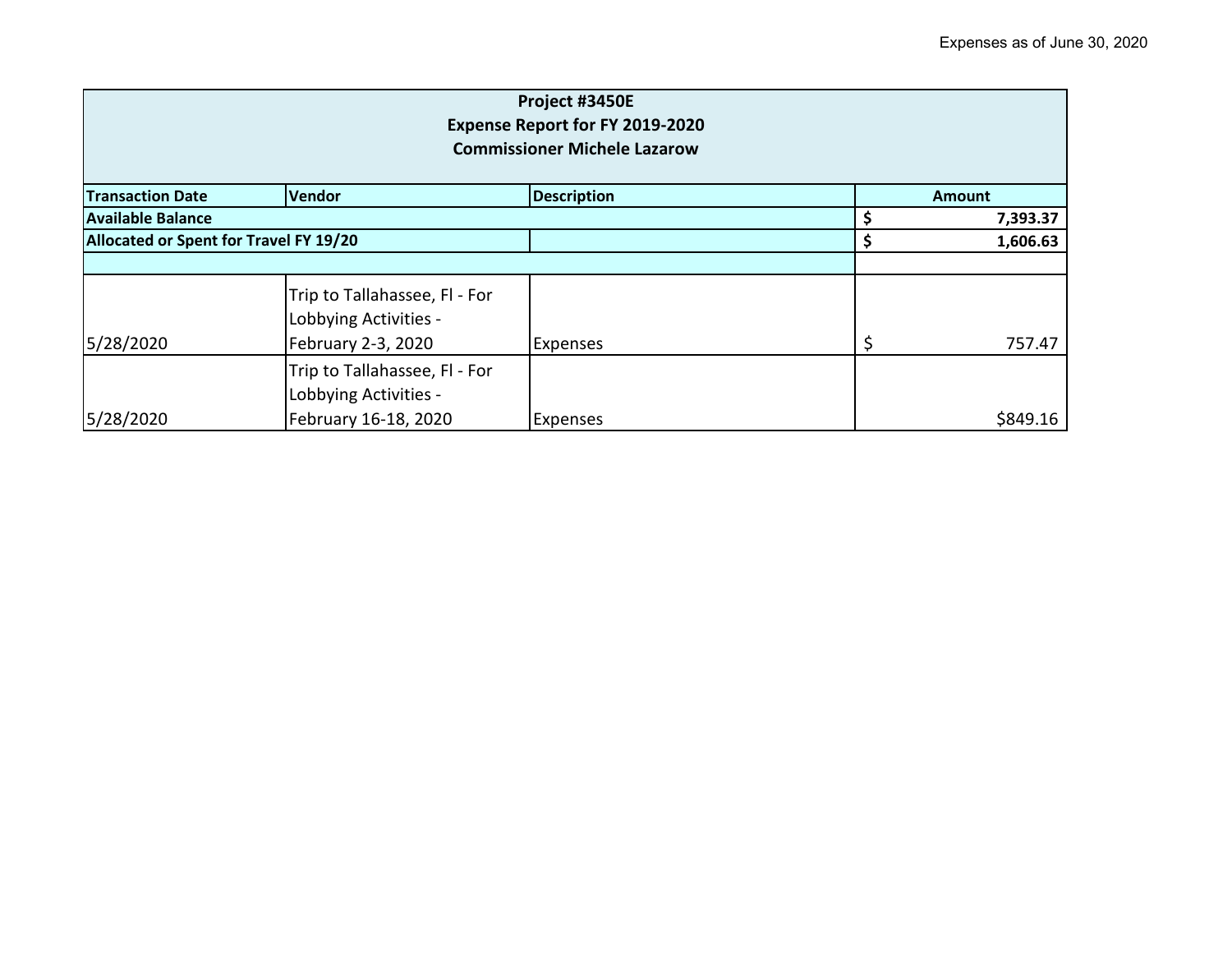| Project #3450H<br><b>Expense Report for FY 2019-2020</b><br><b>Commissioner Annabelle Lima-Taub</b> |                                                  |                                                                              |          |               |  |
|-----------------------------------------------------------------------------------------------------|--------------------------------------------------|------------------------------------------------------------------------------|----------|---------------|--|
| <b>Transaction Date</b>                                                                             | Vendor                                           | <b>Description</b>                                                           |          | <b>Amount</b> |  |
| <b>Available Balance</b>                                                                            |                                                  |                                                                              | \$       | 4,987.71      |  |
| Allocated or Spent for Travel FY 19/20                                                              |                                                  | \$                                                                           | 4,012.29 |               |  |
| 11/12/2019                                                                                          | Florida Priorities Summit - November<br>19, 2019 | Summit                                                                       | \$       | 187.29        |  |
| 11/27/2019                                                                                          | IAC National Summit 2019 -<br>December 5-8, 2019 | Summit                                                                       | \$       | 255.00        |  |
| 12/3/2019                                                                                           | Publix                                           | Budget transfer for (Holiday -<br>Gourmet Cookies for all City<br>Employees) | \$       | 70.00         |  |
| 3/1/2020                                                                                            | Paws 2 Care Coalition Inc.                       | Donation                                                                     | \$       | 3,500.00      |  |